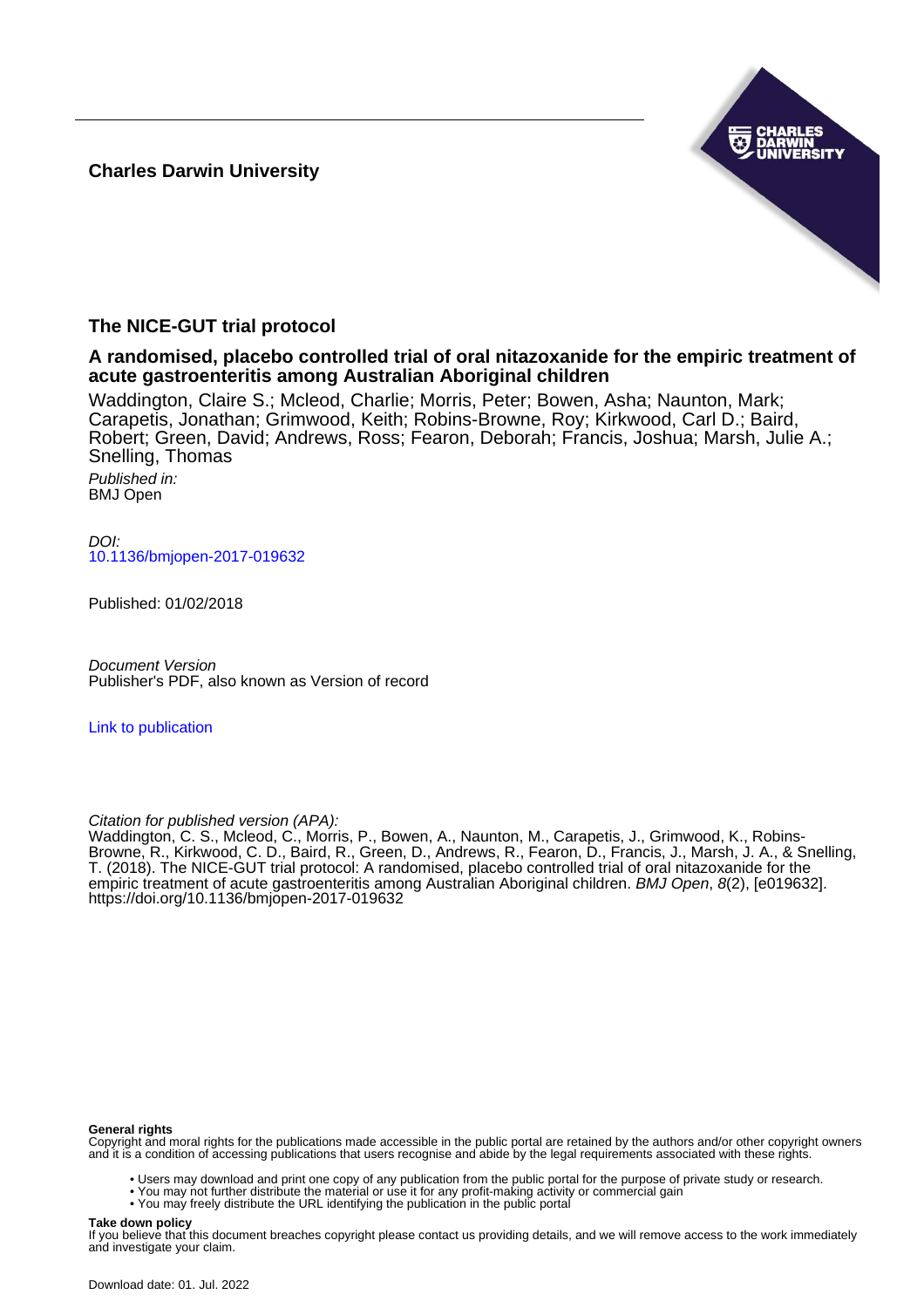# **BMJ Open The NICE-GUT trial protocol: a randomised, placebo controlled trial of oral nitazoxanide for the empiric treatment of acute gastroenteritis among Australian Aboriginal children**

Claire S Waddington,<sup>1</sup> Charlie McLeod,<sup>2</sup> Peter Morris,<sup>3,4</sup> Asha Bowen,<sup>2,3</sup> Mark Naunton,<sup>5</sup> Jonathan Carapetis,<sup>1,2</sup> Keith Grimwood,<sup>6</sup> Roy Robins-Browne,<sup>7</sup> Carl D Kirkwood,<sup>8</sup> Robert Baird,<sup>9</sup> David Green,<sup>10</sup> Ross Andrews,<sup>3</sup> Deborah Fearon,<sup>10</sup> Joshua Francis,<sup>3,4</sup> Julie A Marsh,<sup>1,11</sup> Thomas Snelling<sup>1</sup>

#### **ABSTRACT**

**To cite:** Waddington CS, McLeod C, Morris P, *et al*. The NICE-GUT trial protocol: a randomised, placebo controlled trial of oral nitazoxanide for the empiric treatment of acute gastroenteritis among Australian Aboriginal children. *BMJ Open* 2018;8:e019632. doi:10.1136/ bmjopen-2017-019632

► Prepublication history and additional material for this paper are available online. To view these files, please visit the journal online [\(http://dx.doi.](http://dx.doi.org/10.1136/bmjopen-2017-019632) [org/10.1136/bmjopen-2017-](http://dx.doi.org/10.1136/bmjopen-2017-019632) [019632\)](http://dx.doi.org/10.1136/bmjopen-2017-019632).

Received 14 September 2017 Revised 27 November 2017 Accepted 7 December 2017

#### Check for updates

For numbered affiliations see end of article.

Correspondence to

Dr Thomas Snelling; tom.snelling@telethonkids. org.au

Introduction Diarrhoeal disease is the second leading cause of death in children under 5 years globally, killing 525 000 annually. Australian Aboriginal and Torres Strait Islander (hereafter Aboriginal) children suffer a high burden of disease. Randomised trials in other populations suggest nitazoxanide accelerates recovery for children with *Giardia*, amoebiasis, *Cryptosporidium, Rotavirus and Norovirus* gastroenteritis, as well as in cases where no enteropathogens are found.

Methods and analysis This double blind, 1:1 randomised, placebo controlled trial is investigating the impact of oral nitazoxanide on acute gastroenteritis in hospitalised Australian Aboriginal children aged 3 months to <5 years. Dosing is based on age-based dosing. The primary endpoint is the time to resolution of 'significant illness' defined as the time from randomisation to the time of clinical assessment as medically ready for discharge, or to the time of actual discharge from hospital, whichever occurs first. Secondary endpoints include duration of hospitalisation, symptom severity during the period of significant illness and following treatment, duration of rehydration and drug safety. Patients will be followed for medically significant events for 60 days. Analysis is based on Bayesian inference. Subgroup analysis will occur by pathogen type (bacteria, virus or parasite), rotavirus vaccination status, age and illness severity.

Ethics and dissemination Ethics approval has been granted by the Central Australian Human Research Ethics Committee (HREC-14–221) and the Human Research Ethics Committee of the Northern Territory Department of Health and Menzies School of Health Research (HREC2014-2172). Study investigators will ensure that the trial is conducted in accordance with the principles of the Declaration of Helsinki. Individual participant consent will be obtained. Results will be disseminated via peer-reviewed publication. Trial registration number <ACTRN12614000381684>.

# Strengths and limitations of this study

- ► NICE-GUT is the first study in Australia to evaluate the impact of nitazoxanide on acute gastroenteritis in Aboriginal children.
- ► This pragmatic randomised control trial is based on Bayesian adaptive design, an innovative trial methodology that overcomes some of the limitations encountered in trials informed by frequentist design.
- ► While Bayesian adaptive trials are becoming increasingly popular, they are yet to be established and accepted as routine research practice.
- $\blacktriangleright$  The investigator group will rapidly ensure translation of research findings into clinical practice and health policy.
- ► Loss to follow-up is likely to be encountered in this study.

# **INTRODUCTION**

Acute gastroenteritis is the leading cause of global childhood mortality and morbidity, and disproportionately affects those in resource-poor settings.<sup>[1](#page-8-0)</sup> The GEMS study<sup>[2](#page-8-1)</sup> quantified the pathogen-specific burden of enteric disease in several high burden low-income countries; in that study, infection with enterotoxigenic and enteropathogenic *Escherichia coli* in infants 0–11 months and *Cryptosporidium* in toddlers 12–23 months was associated with an increased 60-day mortality. Australian Aboriginal children also experience a disproportionate burden of disease compared with non-Aboriginal children.<sup>[3](#page-8-2)</sup> Although the introduction of rotavirus vaccination in 2006 has reduced disease burden, vaccine effectiveness in Aboriginal children has been low compared with that observed in non-Aboriginal Australian children.<sup>4</sup>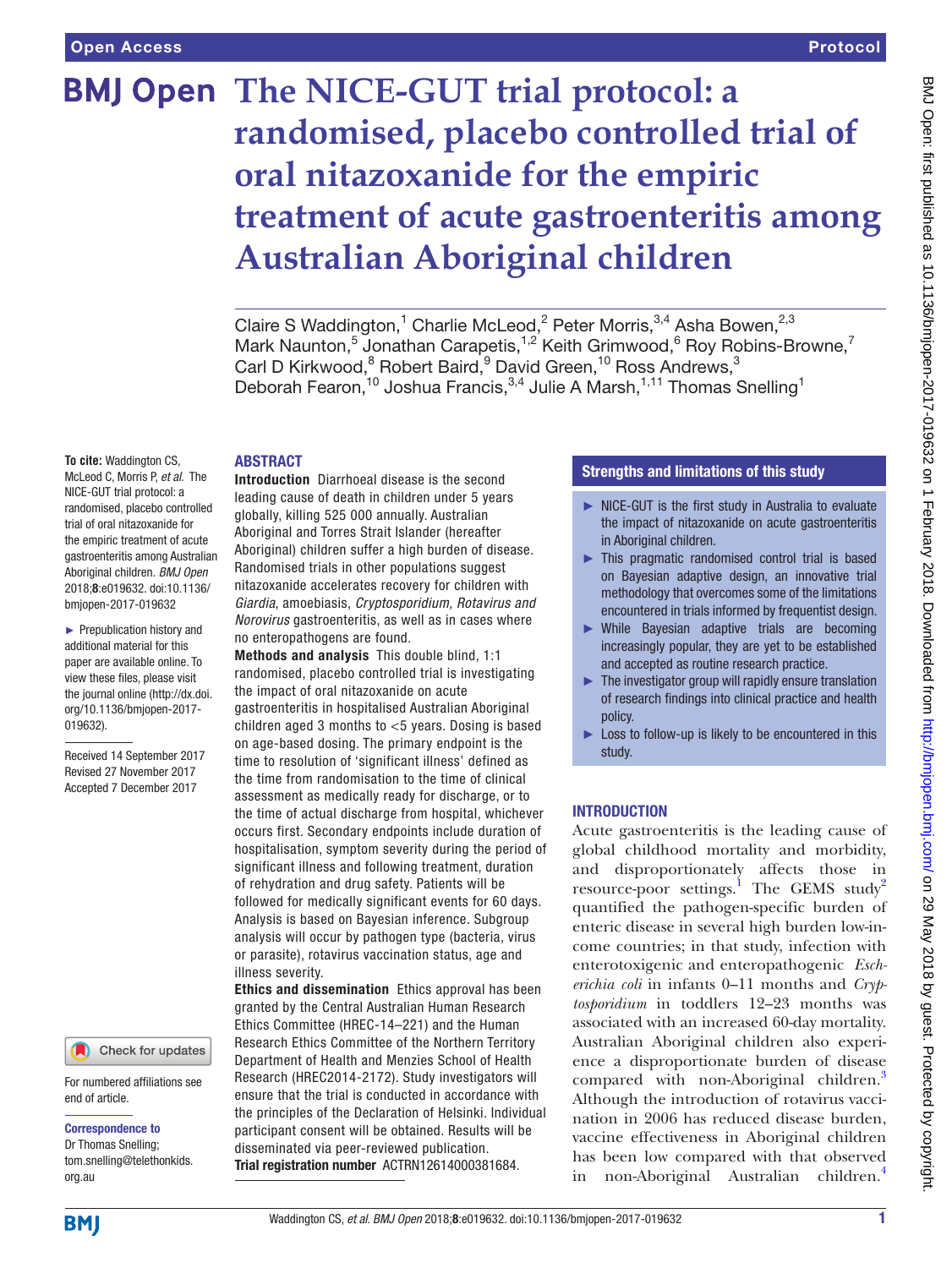Gastroenteritis outbreaks are well described among Aboriginal children living in remote central and northern Australia. These epidemics place enormous strain on remote health clinics, aeromedical retrieval services and hospital facilities. $56$  An effective oral treatment for the management of gastroenteritis would have a substantial impact in this setting in reducing disease burden and potentially reducing sequelae associated with prolonged and recurrent intestinal infections such as malnutrition, stunting and cognitive impairment.<sup>78</sup> Therefore, while disease prevention remains the long-term goal, effective treatment strategies are still needed to reduce the health, social and economic and impact of childhood gastroenteritis.

Nitazoxanide, a thiazolide antimicrobial developed in the 1980s, has been shown to have broad-spectrum in vitro and/or clinical activity against a wide range of enteric pathogens including *Giardia, Entamoeba, Bacteroides, Clostridium, Cryptosporidium, Rotavirus and Norovirus*. [9–15](#page-8-6) Nitazoxanide is administered orally, is heat stable, and has proven to be safe and well tolerated in children,<sup>[9](#page-8-6)</sup> making it suitable for use in remote and low resource settings. To date, clinical trials of nitazoxanide have been conducted in low and middle income countries, where data have emerged to support its empirical use for the treatment of acute gastroenteritis regardless of aetiology.<sup>[9](#page-8-6)</sup> Results of these trials cannot be automatically extrapolated to our high-income (but high disease burden) setting.

Here we describe a clinical trial protocol to investigate if nitazoxanide is clinically beneficial for the empirical treatment of acute gastroenteritis among Australian Aboriginal children. Clinical trials in high burden and often low resourced settings are challenging. It is important to strike a balance between gathering reliable data pertaining to relevant endpoints against the challenges of working with a disparate and culturally diverse population for whom English language literacy and understanding of research may be limited and in whom pragmatic public health solutions are needed in a timely manner. By using the principals of pragmatic trial design, cross-cultural working and a Bayesian adaptive statistical approach, this trial will provide timely, relevant data to inform the management of gastroenteritis in these children.

# Methods and analysis

#### **Design**

NICE-GUT is a double-blind, randomised, placebo-controlled efficacy trial of oral nitazoxanide in Aboriginal children hospitalised with acute gastroenteritis. The protocol for enrolment, intervention, end points and analysis are based on the principles of pragmatic trial design and Bayesian sample-size adaptation; see trial flow chart [\(figure](#page-3-0) 1) and trial events schedule [\(table](#page-4-0) 1).

#### Study setting

The study is being conducted at The Royal Darwin Hospital and Alice Springs Hospital, the two principal

hospitals serving the Northern Territory (NT) of Australia. Aboriginal people represent 30% of the population in the NT. $^{16}$  Most of the NT is classified as extremely remote; hospitalisation frequently requires aeromedical retrieval. Diarrhoea is the most prevalent condition at admission among infants and young adults in the NT, occurring in around [3](#page-8-2)00 admissions per 1000 Aboriginal population.<sup>3</sup> Epidemics of gastroenteritis are also well described in this population.<sup>[5](#page-8-4)</sup>

## **Objectives**

The primary objective of the NICE-GUT trial is to determine whether empiric treatment with oral nitazoxanide (NTZ), compared with placebo, reduces the duration of significant illness in Aboriginal children hospitalised for acute gastroenteritis.

#### **Outcomes**

The primary outcome is 'the time period of significant illness', defined as the time from randomisation until *either* (1) the time to achieve a score  $\geq 2$  on the 'medical readiness for discharge' scoring system [\(table](#page-5-0) 2) as assessed by the study doctor or study nurse *or* (2) the time to actual hospital discharge, except for children who die, abscond or are transferred to other health facilities, whichever is sooner. Assessment of medical readiness for discharge is based on medical factors only and specifically excludes social issues that may influence actual discharge decisions. Further details are provided under study procedures.

Secondary outcomes include (1) duration of hospitalisation, defined as the time from randomisation until actual discharge from hospital (including time after being assessed as medically suitable for discharge); (2) number of stools and vomiting episodes during the 'time period of significant illness'; (3) the presence and severity of symptoms from the time of randomisation to day 7, based on the number of vomits/diarrhoea, overall symptoms and activity level; (4) the presence and severity of dehydration based on WHO guidelines (online [supple](https://dx.doi.org/10.1136/bmjopen-2017-019632)mentary appendix  $1$ )<sup>17</sup>; and (5) the time between starting intravenous, intraosseous or nasogastric rehydration or randomisation (whichever occurs later) and ceasing rehydration.

Safety outcomes include adverse events attributed to the study drug, mortality at 60 days, recurrent gastroenteritis within 60 days of enrolment, new onset malnutrition (not pre-existing) requiring medical assessment/intervention within 60 days of enrolment and prolongation of symptoms beyond 7 days.

# **Participants**

Potential participants are identified from review of ward admission logs, hospital information systems and by hospital clinical staff. A verbal overview of the study, aided by use of a study 'flip-chart' giving a pictorial outline of the study, is used to outline the study to the parent/ legally responsible carer of potential participants. A written information sheet is also provided. This approach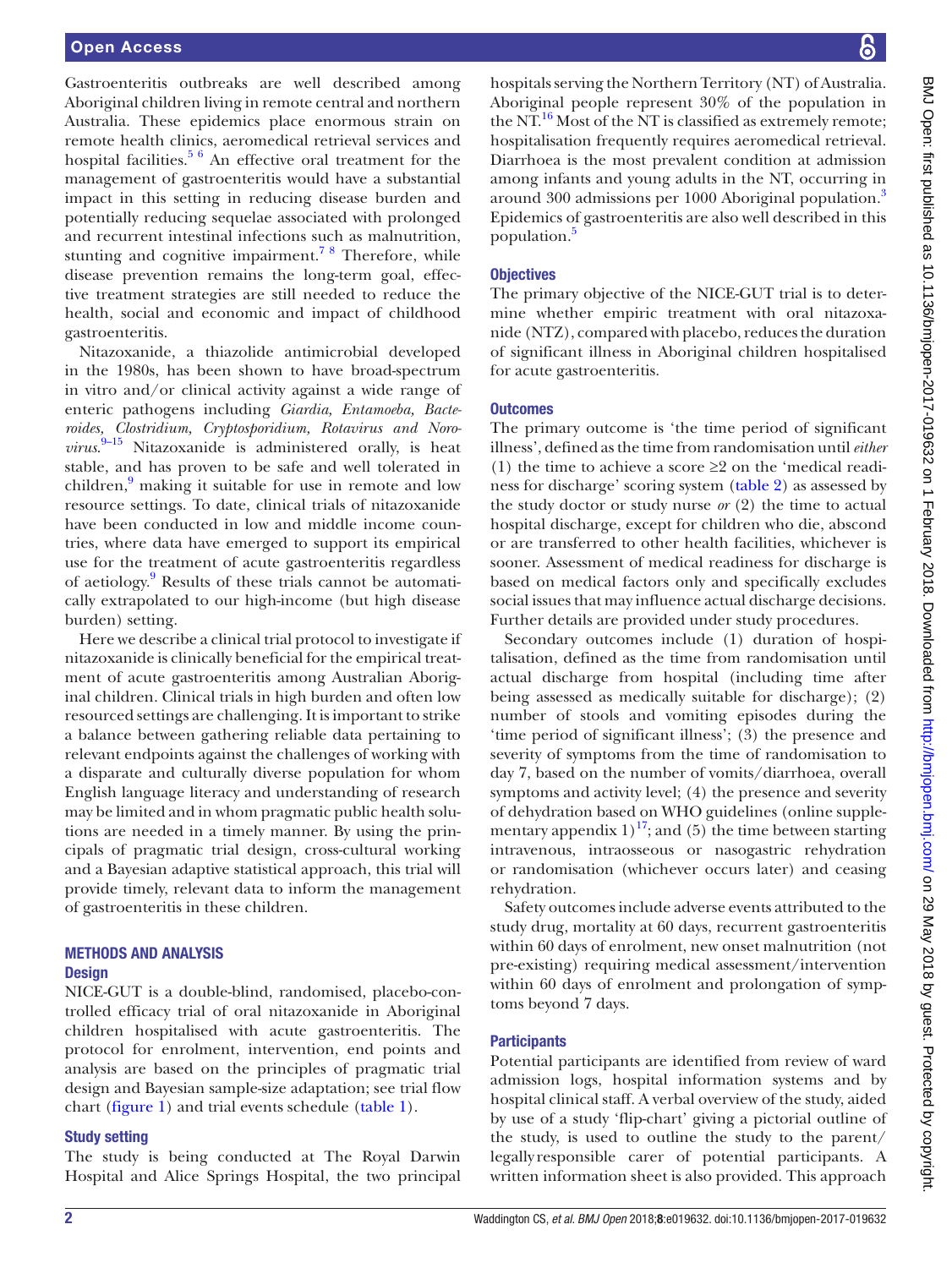

<span id="page-3-0"></span>Figure 1 Trial flow chart. SAE, serious adverse events.

was informed by consultation with Aboriginal people. Administration of the study drug must occur within 12hours of all screening procedures.

Australian Aboriginal children aged ≥3 months and <5 years hospitalised for less than 48hours with a primary diagnosis of acute gastroenteritis (in the opinion of the admitting doctor or the study nurse) are eligible for enrolment. Data exist regarding the safety of nitazoxanide in this age group,  $9^{11}$  13 18–21 but not in infants <3 months old. Ethnicity is determined by self-report of the parent or legally responsible carer. Additional requirements for eligibility include permission by the parent to (1) notify healthcare practitioners involved in their child's care about participation, (2) ascertain vaccination history from the Australian Immunisation Register and/or local provider, and (3) obtain medical data from the medical

records and/or primary care provider. Exclusion criteria are (1) bloody diarrhoea (dysentery) or known infection with an enteric pathogen requiring alternative antimicrobial treatment, (2) clinical suspicion of a non-infectious aetiology or an intestinal obstruction, (3) contraindication or allergy to nitazoxanide, (4) previous enrolment, (5) symptom duration >14 days, (6) non-availability of oral route for drug administration.

# Study procedures

#### Baseline assessment

To assess eligibility and to allow description of the study population, demographic data (including number of co-inhabitants <5 years and ≥5 years old and number of bedrooms in the household), clinical details of current illness, past medical history (including rotavirus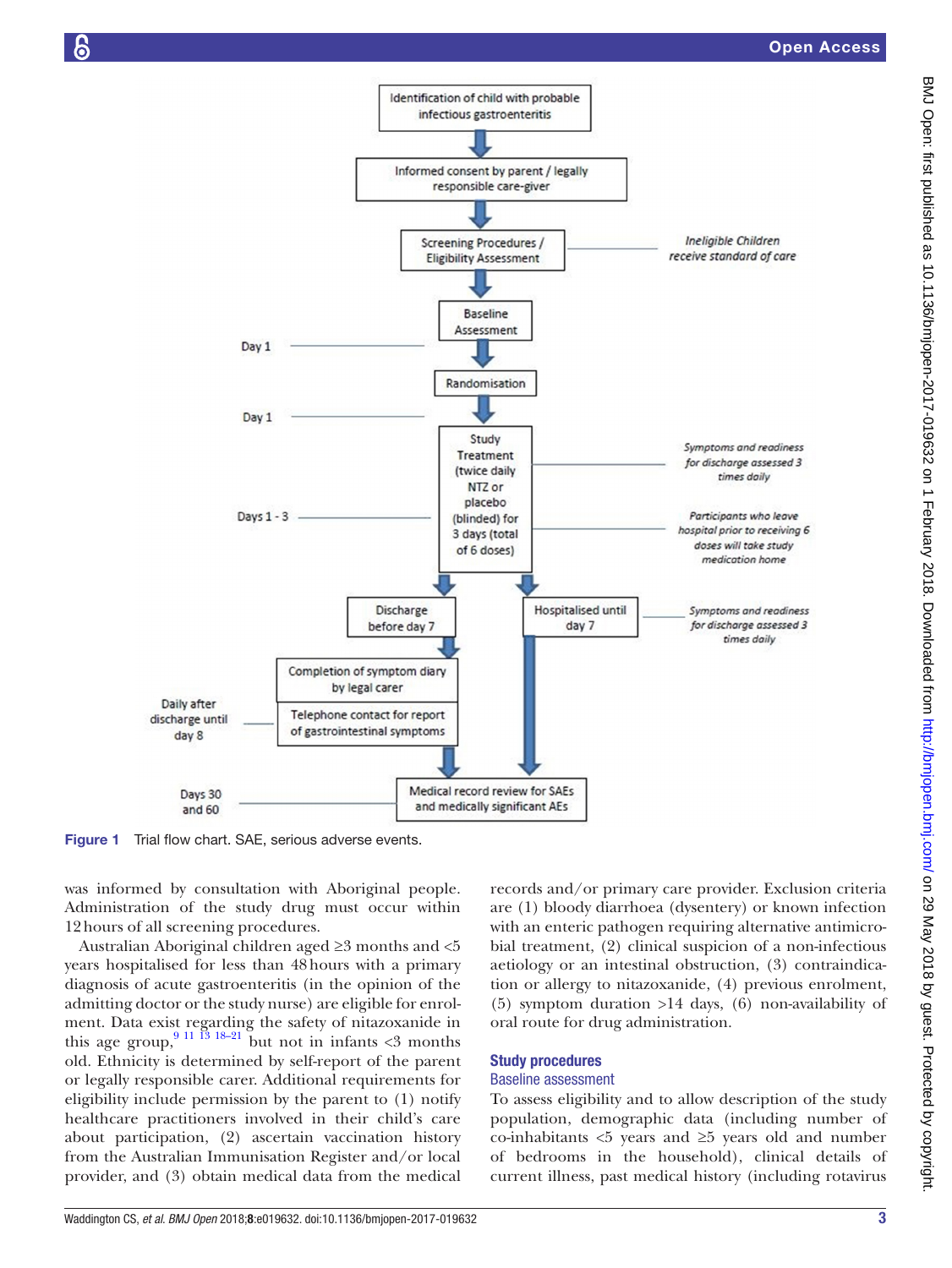| Trial events schedule<br>Table <sub>1</sub>                                |                               |                       |          |                       |                       |                       |          |                  |                      |          |          |                     |
|----------------------------------------------------------------------------|-------------------------------|-----------------------|----------|-----------------------|-----------------------|-----------------------|----------|------------------|----------------------|----------|----------|---------------------|
|                                                                            | On-study period               |                       |          |                       |                       |                       |          |                  | Short term follow-up |          |          | Long term follow-up |
| Procedures                                                                 | Screening/baseline<br>(day 1) | Day 2                 | Day 3    | Day $4$               | Day 5                 | Day 6                 | Day 7    | Day <sub>8</sub> | Day 9                | Day $10$ | Day 30   | Day 60              |
| Informed consent                                                           | $\times$                      |                       |          |                       |                       |                       |          |                  |                      |          |          |                     |
| Eligibility assessment                                                     | $\times$                      |                       |          |                       |                       |                       |          |                  |                      |          |          |                     |
| Demographics                                                               | $\times$                      |                       |          |                       |                       |                       |          |                  |                      |          |          |                     |
| Medical history                                                            | $\times$                      |                       |          |                       |                       |                       |          |                  |                      |          |          |                     |
| Gastroenteritis symptom history                                            | $\times$                      |                       |          |                       |                       |                       |          |                  |                      |          |          |                     |
| Vaccination history (Australian Childhood<br>Immunisation Register)        | $\times$                      |                       |          |                       |                       |                       |          |                  |                      |          |          |                     |
| Results from routine laboratory tests                                      | $\times$                      |                       |          |                       |                       |                       |          |                  |                      |          |          |                     |
| Stool sample                                                               | ×                             |                       |          |                       |                       |                       |          |                  |                      |          |          |                     |
| Results from urine sample (if done)                                        | $\times$                      |                       |          |                       |                       |                       |          |                  |                      |          |          |                     |
| Randomisation                                                              | $\times$                      |                       |          |                       |                       |                       |          |                  |                      |          |          |                     |
| Trial drug administration (twice daily)                                    | $\times$                      | $\times$              | $\times$ | $\times$              |                       |                       |          |                  |                      |          |          |                     |
| Overnight nursing assessment of readiness<br>for discharge (once daily)*   | $\times$                      | $\times$              | $\times$ | $\times$              | $\times$              | $\times$              | $\times$ |                  |                      |          |          |                     |
| Medical assessment by study doctor/nurse<br>(twice daily)*                 |                               | $\times$              | $\times$ | $\times$              | $\times$              | $\times$              | $\times$ |                  |                      |          |          |                     |
| Carer diary card†                                                          | $\times$                      | $\boldsymbol{\times}$ | $\times$ | $\boldsymbol{\times}$ | $\boldsymbol{\times}$ | $\boldsymbol{\times}$ | $\times$ |                  |                      |          |          |                     |
| Telephone contact                                                          |                               | $\times$              | $\times$ | $\times$              | $\times$              | $\times$              | $\times$ | $\times$         | $\times$             | $\times$ |          |                     |
| Medically significant adverse event<br>assessment                          |                               |                       |          |                       |                       |                       |          |                  |                      |          | $\times$ | $\times$            |
| Concomitant medications                                                    | $\times$                      | $\times$              | $\times$ | $\times$              | $\times$              | $\times$              | $\times$ |                  |                      |          |          |                     |
| *During the period of hospitalisation.<br>tWhen participant is discharged. |                               |                       |          |                       |                       |                       |          |                  |                      |          |          |                     |

<span id="page-4-0"></span>4 Waddington CS, *et al*. *BMJ Open* 2018; 8:e019632. doi:10.1136/bmjopen-2017-019632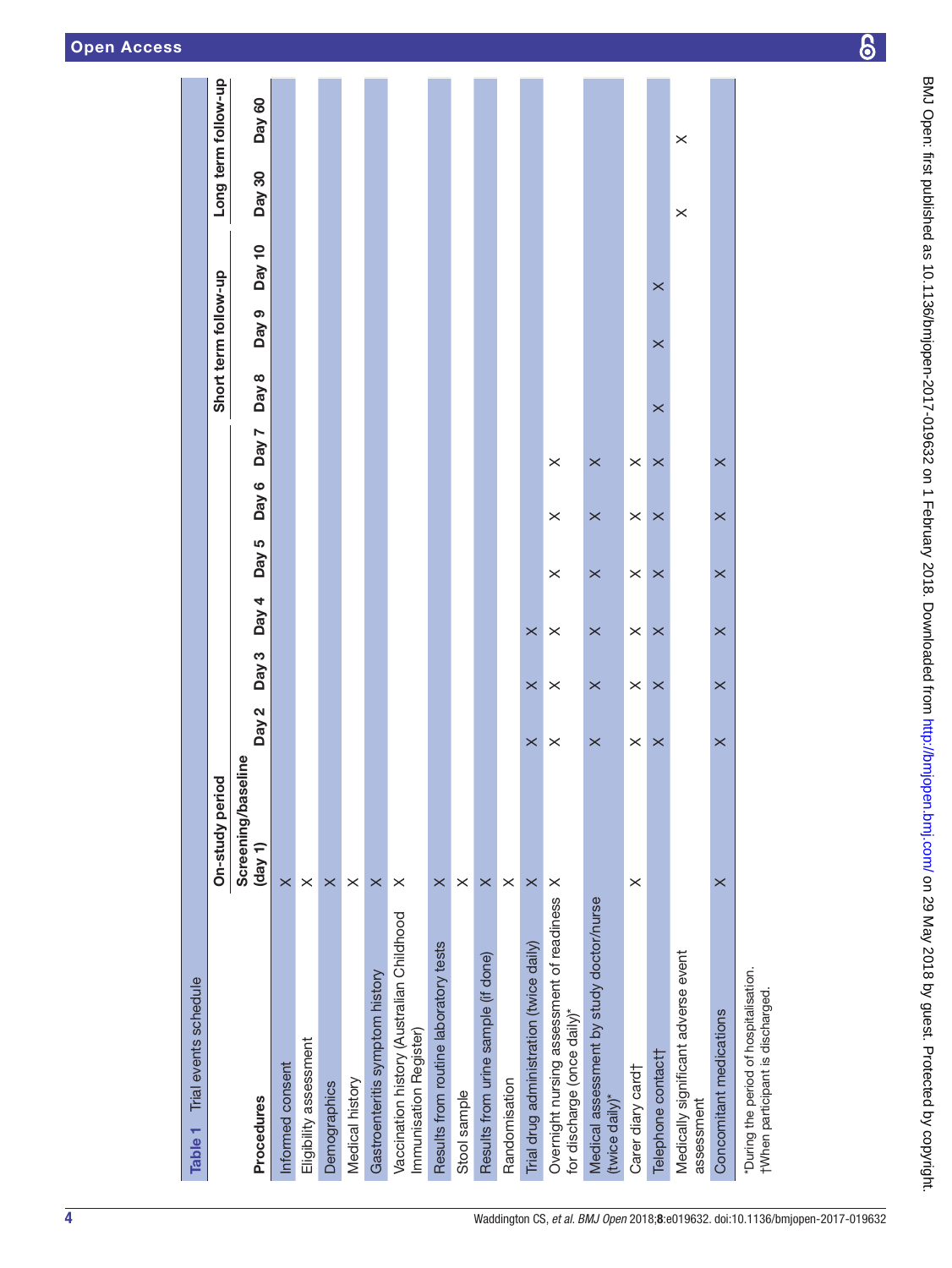<span id="page-5-0"></span>

| Medical readiness for discharge scoring system<br>Table 2                                        |                                                                                                   |                                                                                                 |                                                                   |  |
|--------------------------------------------------------------------------------------------------|---------------------------------------------------------------------------------------------------|-------------------------------------------------------------------------------------------------|-------------------------------------------------------------------|--|
| <b>Score</b>                                                                                     |                                                                                                   |                                                                                                 |                                                                   |  |
| 0                                                                                                |                                                                                                   | 2                                                                                               | З                                                                 |  |
| Not medically<br>ready for<br>discharge.<br>Ongoing<br>requirement<br>for hospital<br>level care | Not medically<br>ready for<br>discharge,<br>but improved<br>from<br>condition at<br>randomisation | Medically ready<br>for discharge<br>with suitable<br>carer input,<br>but not fully<br>recovered | <b>Medically</b><br>ready for<br>discharge,<br>fully<br>recovered |  |

vaccination history), baseline bowel pattern, breastfeeding status and anthropometric indices (bare weight, length/ height mid-upper arm circumference) are gathered.

# Randomisation, intervention and blinding

Randomisation of eligible participants is by computer generated allocation sequence, using randomly permuted block sizes, with stratification by age  $\langle \langle \cdot \rangle$  vear vs  $\geq$ l year old), hospital and remoteness of residence (urban Darwin or Alice Springs vs elsewhere in the NT) on the night prior to admission.

Participants are randomised 1:1 within the four strata to receive either nitazoxanide or placebo. The study drug is prescribed to be given within 12hours of randomisation, with nitazoxanide dose determined by age-based dosing  $\langle$  <1 year olds: 7.5 mg/kg/dose; 1 to 3 years old:  $100 \,\text{mg/dose}$ ;  $\geq 4$  years of age,  $200 \,\text{mg/dose}$ ) and administered twice daily for 3 days orally or by nasogastric/ enteric tube. If vomiting occurs within 15min of administration, the drug is re-administered. If the child vomits a second time, no further doses will be given. The placebo is physically and chemically identical to the intervention drug except it does not contain nitazoxanide. All investigators, research staff and participants, except for the trial statistician, are blinded to the treatment allocation until study completion. Nitazoxanide is the standard treatment for refractory cryptosporidiosis in our setting. There is provision for unblinded nitazoxanide rescue therapy for participants with refractory cryptosporidiosis after discussion with the co-ordinating principal investigator. Transfer to rescue treatment does not require withdrawal of the participant from the study.

All aspects of patient management such as rehydration, management of ongoing losses and provision of oral/ enteral/parenteral diet and management of comorbidites (eg, hypokalaemia/hyperkalaemia or hypoglycaemia) are managed as per the instruction of the primary treating team in accordance with local guidelines.

# Follow-up

Participants are reviewed by a study nurse twice daily (08:00+4hours and 16:00+4hours) during the first 7days of hospitalisation to record symptoms (including number of diarrhoeal stools and vomiting episodes), activity level, hydration status, any adverse events and whether the child is medically ready for discharge (see [table](#page-5-0) 2).

Volume and route of re-hydration therapy and use of unblinded 'rescue' nitazoxanide are recorded once daily. A further assessment of readiness for discharge is requested of the ward nurses daily (0000+4hours); if a child is judged medically ready for discharge by a ward nurse overnight, this is validated by a study nurse or study doctor the following morning.

Participants discharged from hospital prior to study day 7 are asked to complete an aide memoire diary card detailing administration of study drug and symptoms. Participants for whom phone contact cannot be made by day 10 are considered lost to follow-up, but remain enrolled. Participants who remain hospitalised at day 7 are followed daily until discharge to determine the reason for ongoing hospitalisation. Any new illness prolonging hospitalisation is reported as a serious adverse event (SAE).

At study day 30 and day 60, electronic hospital and primary care records are reviewed by a study nurse to ascertain the safety endpoints. The trial will end following completion of the last laboratory assay on the last participant enrolled, or 60days postrandomisation of the last participant, whichever is later.

## Data collection

Relevant data are obtained from hospital and laboratory records, participant diaries, radiographs and clinical correspondence. Data are recorded onto paper case report forms. Participants are followed up at day 7 after enrolment by a study nurse (by telephone if discharged) to ascertain symptoms. Once collected, data are entered onto a password protected electronic data capture system built in Medrio (mEDU Academic eClinical, 2017). Study documents will be stored securely at each study site and will be archived when the youngest participant reaches 25 years of age.

#### Laboratory testing

A stool sample (>3mL) is obtained as soon as possible after randomisation. Stools undergo wet preparation evaluation and routine bacterial culture on MacConkey and Xylose Lysine Deoxycholate agar as well as *Campylobacter*-specific media. A blind sweep of the MacConkey agar plate is collected after 24hours of incubation and inoculated onto dorset egg medium, incubated overnight at 37°C, and then at room temperature until transfer to the University of Melbourne for molecular testing for enterovirulent pathotypes of *E. coli. Cryptosporidium* and *Giardia* are identified by rapid faecal antigen testing. Stool remaining after routine laboratory testing is frozen at < −70°C before being transferred to the Murdoch Children's Research Institute for testing for rotavirus and norovirus by PCR.

Other clinically indicated laboratory tests including blood culture, biochemistry and haematology are performed at the discretion of the treating team and according to standard hospital procedures.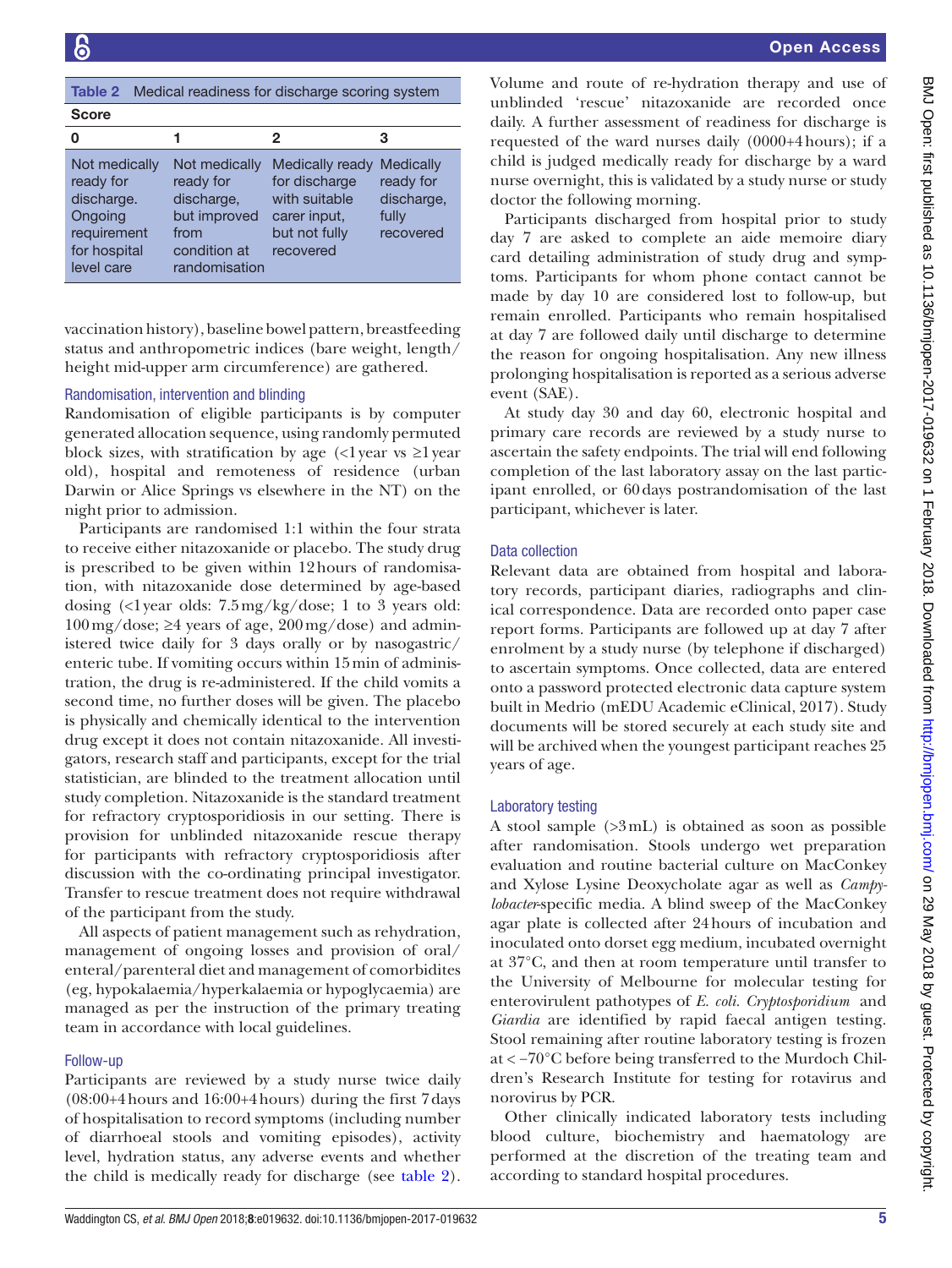# Withdrawal of participants

Parents and legal carers have the right to withdraw their child from the trial at any time. The chief investigator (CI) or site principal investigator may elect to discontinue participant involvement in the trial if (1) the child is found to be ineligible following recruitment, (2) significant protocol violations occur, (3) non-adherence with the treatment regimen or trial requirements occur, (4) adverse events arise requiring discontinuation of the trial medication, (5) withdrawal of consent occurs or (6) loss to follow-up occurs. Data obtained prior to participant withdrawal from the study will be included in the analysis.

# Data analyses and sample size justification

Participants are analysed according to the group they are randomised to (intention-to-treat analysis). All randomised participants with observed outcome data will be analysed in a secondary completers' population analysis. Analyses are based on Bayesian inference; the statistical model considers the evidence accumulated during the trial and the assumed prior knowledge (known as a prior distribution). The parameters in the model are assigned non-informative prior distributions. This approach was used to ensure the trial continued only as long as there remained reasonable uncertainty regarding the treatment effect, thereby aiding timely trial results, potentially accelerating implementation and minimising exposure to any risk and research burden. This method of statistical analysis differs from traditional frequentist trials in which inferences are based on the likelihood of different sample outcomes against a null hypothesis. In contrast, Bayesian analysis is done conditional on the observed data, but inference does not depend on either the sampling design or on outcomes that did not occur.

The variables for which adjustment are made are age group and remoteness. Outcomes for these strata are reported separately, but the model captures any commonalities across strata. The statistical model allows evidence relating to the effectiveness of an intervention in one stratum to contribute (via 'borrowing') to the estimation of the posterior probability in the other strata, but this only occurs to the extent that the intervention effect is similar across different strata. The results of these analyses are used to achieve the primary objective of the trial which is to determine the effectiveness of nitazoxanide and the extent to which that effectiveness varies between strata (intervention–stratum interaction).

A first interim analysis occurs after the 126th randomised child has recorded information for time of significant medical illness. If required, further interim analyses will occur as soon as practicable after every additional 20 children enrolled (the 150th, 170th, 190th, 210th, 230th, 250th, 270th and 300th enrolment). At each interim analysis, the Bayesian predictive probability that the time of significant medical illness is shorter with nitazoxanide treatment versus placebo is estimated for each stratum. The estimated probability for each stratum determines whether to

- 1. stop enrolment for futility  $\langle 20\% \text{ or } 40\% \text{ probability} \rangle$ for interim analyses 1–4 and 5–8, respectively, that nitazoxanide shortens the duration of significant illness compared with placebo;
- 2. stop enrolment for success  $\left( >99\% \text{ or } >98\% \text{ probability} \right)$ for interim analyses 1–4 and 5–8, respectively, that nitazoxanide shortens the duration of significant illness compared with placebo;
- 3. continue enrolment due to uncertainty of effect  $(20\% - 99\% \text{ or between } 40\% \text{ and } 98\% \text{ probability for }$ interim analyses 1–4 and 5–8, respectively, that nitazoxanide shortens the duration of significant illness compared with placebo.

If none of the stopping rules have been met after 300 children have been enrolled, no further children will be enrolled and the nitazoxanide arm will be considered superior for the primary endpoint if there is  $>97.5\%$  probability that this arm has a shorter time of significant medical illness compared with the placebo arm.

The comparison of the nitazoxanide and placebo arms for time to resolution of significant medical illness (primary outcome) is summarised by a hazard ratio (HR) and denoted by *θ*d (or log transformed *θ*d for the log HR). The hypothesis test for the comparison between nitazoxanide and placebo arms is

> $H_0: \theta_d \leq 1$  (*alternatively log*( $\theta_d$ )  $\leq 0$ ) *H*<sub>1</sub> :  $\theta_d > 1$  (*alternatively log*( $\theta_d$ ) > 0)

The log HR (treatment effect) is given a vague non-informative prior,  $log(\theta_{0d}) \sim N[0, 10]$ : in particular, the prior probability that nitazoxanide is beneficial is the same as the prior probability that it is futile. If there is a high posterior probability that the treatment effect, log *θ*d, is positive, the treatment is declared to be efficacious. The posterior probability is conditional on the final results from all subjects enrolled in the trial.

The stopping rules for the primary analysis have been calibrated to ensure a one-sided experiment-wise type 1 error rate of 0.05. All prespecified analyses will be reported in the main manuscript.

Subgroup analysis will occur according to pathogen group (bacteria, virus or parasite), rotavirus vaccination status, age  $\langle$  and  $\geq$ l year) and severity of illness at presentation (nil, mild, moderate or severe acidosis or dehydration) (online [supplementary appendix](https://dx.doi.org/10.1136/bmjopen-2017-019632) 1 and 2).

# Safety reporting and trial oversight

All SAEs are recorded from the time of enrolment until the 60-day follow-up, and are reported to the sponsor within one working day. All SAEs are reported to the approving ethics committees in accordance with their requirements. All suspected, unexpected serious adverse reactions are reported to the Australian Therapeutic Goods Administration by the sponsor within 7 days.

A Data and Safety Monitoring Committee convenes at least twice per year to provide safety oversight and to monitor the overall conduct of the trial including adherence to stopping rules prespecified in the protocol.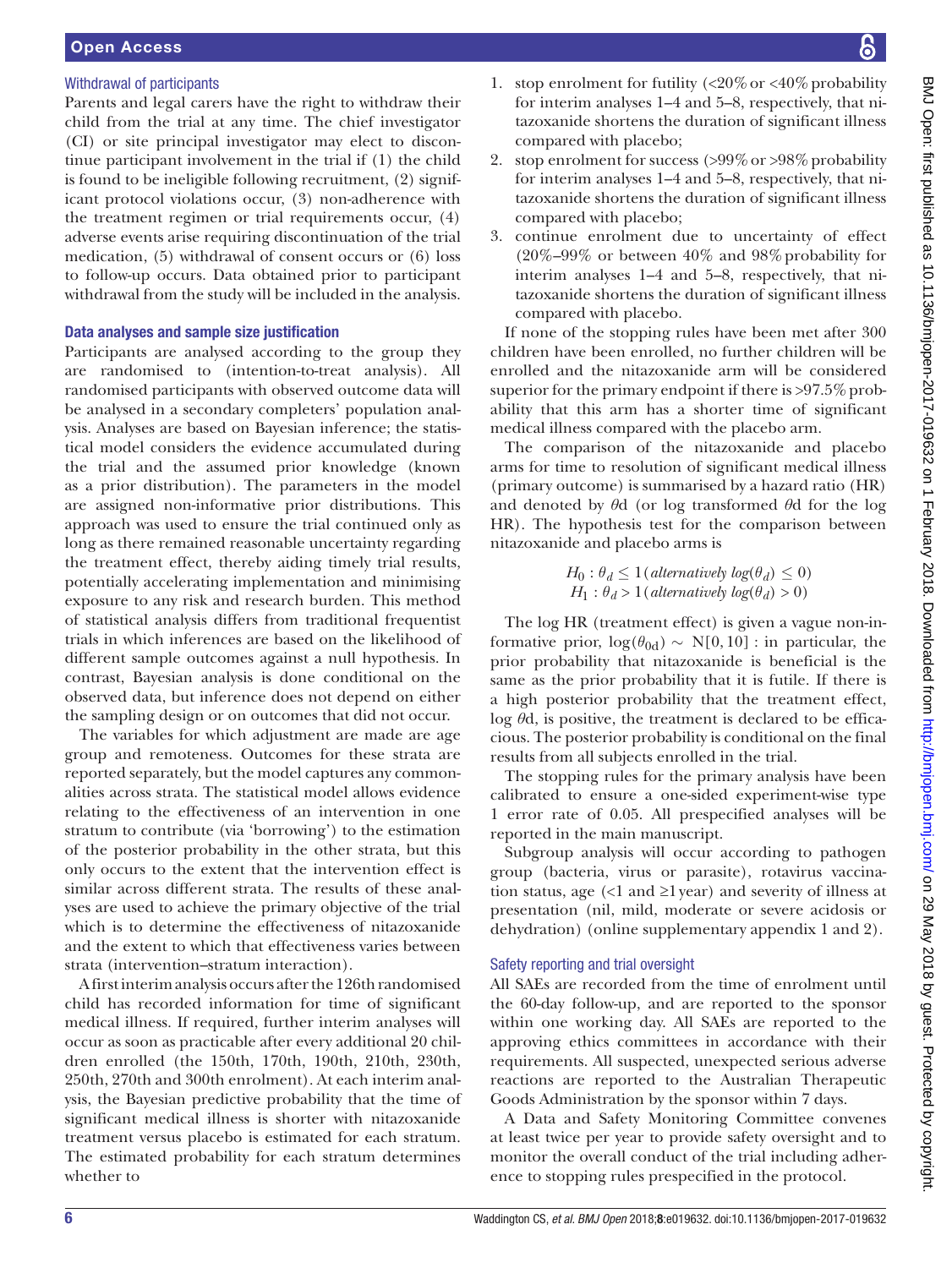Randomisation codes are held by the trial statistician and password protected. Code breaks are only to be used if a situation arises where the CI deems it necessary to break the blinding process for compelling medical or safety reasons.

# **DISCUSSION**

Despite the advent of rotavirus vaccination, gastroenteritis remains a significant health problem in Australian Aboriginal children, as well as in many resource-poor settings globally. Treatment that reduces the duration and severity of disease is needed to reduce the health, economical and societal burden of disease.

Clinical trials in remote populations and high disease burden settings present many logistical challenges. This protocol outlines our approach to meeting several of these challenges. Pragmatic clinical trials recognise that although randomisation, blinding and precise endpoints promote internal validity, they do not ensure external validity—that is, extrapolation of trial outcomes to populations and situations beyond the trial population. For trials such as this that seek to address important global health issues, it is essential that data are gathered in a way that facilitates extrapolation beyond the confines of the specific protocol and trial population.

In this trial, we are gathering a range of baseline data to allow full description of the study population and, where numbers permit, subgroup analyses that may inform the wider global health agenda. We selected a primary endpoint based on duration of significant illness (requiring hospitalisation) as the most important endpoint because of its relevance to patients, families, care providers and policy makers; we believe that it will be informative for other settings.

Other trials of nitazoxanide have restricted treatment to those with confirmed infection with one or more specific pathogens. For nitazoxanide to be broadly applicable for treatment of Aboriginal children, it will need to be used empirically, that is, before stool microbiology results are available. This is because awaiting stool results will delay commencement of therapy; because of these delays, children with acute gastroenteritis treated remotely usually have no microbiology testing. Our eligibility criteria are very inclusive; we aim to include all children with presumed infective gastroenteritis except those children ineligible because of known or anticipated intolerance or where alternative therapy is indicated. We have prespecified subgroups analyses based on age and remoteness because the spectrum of pathogens is somewhat different across these patient groups; detection of group-specific treatment effects could inform targeted treatment based on these factors.

Ensuring valid informed consent that meets the standards outlined in the Declaration of Helsinki is of paramount importance, especially in a vulnerable population in whom much historical research has resulted in little direct benefit. It can be difficult to ensure this in the

context of low levels of health literacy and when working across cultures where concepts of individual versus community-level determination differ. We sought involvement of an Aboriginal reference group to inform the study design and consent procedures.

Traditional 'frequentist' methods for analysing clinical trials demand that the sample size be determined in advance, based on the expected treatment response rate among controls and a largely arbitrary decision about what constitutes a minimum clinically important difference. Such judgements are based on a 'best guess' approach, and consequently most trials either fail to answer the question they set out to address with certainty or, alternatively, continue to enrol participants far beyond the point where evidence of an effect has been reached. Adaptation of the sample size based on accumulated data and Bayesian inference, as used in this trial, will increase the probability of a conclusive result while ensuring that the trial does not continue beyond the point where either futility or success can be concluded. This will help minimise any risk and burden associated with research participation, ensure that the trial findings, if positive, are translated into practice in a timely fashion and expedite evaluation of alternative therapies if the trial results are negative.

#### Ethics and dissemination

Study investigators will ensure that this trial is conducted in accordance with the principles of the Declaration of Helsinki<sup>22</sup> and with the ICH Guidelines for Good Clinical Practice.<sup>23</sup>

Dissemination of results will occur through peer-reviewed publications and presentation(s) to important stakeholders.

#### Earlier protocol versions

After 126 enrolments, before any analysis and while all investigators including the trial statistician remained blinded, a substantial amendment to the protocol was made due to slower than anticipated enrolment. In the earlier version of the trial protocol, the study procedures and endpoints were the same, except we planned for a single frequentist time-to-event analysis after a fixed sample size of 400 enrolments.

#### Author affiliations

<sup>1</sup>Wesfarmers Centre of Vaccines and Infectious Diseases, Telethon Kids Institute, Subiaco, Australia

<sup>2</sup>Infectious Diseases Department, Princess Margaret Hospital for Children, Perth, Australia

3 Menzies School of Health Research, Casuarina, Australia

4 Department of Paediatrics, Royal Darwin Hospital, Darwin, Australia 5 Department of Pharmacy, University of Canberra, Bruce, Canberra, Australia <sup>6</sup>Queensland Children's Medical Research Institute, Brisbane, Queensland, Australia <sup>7</sup>Department of Microbiology and Immunology, University of Melbourne, Melbourne, Victoria, Australia

8 Murdoch Children's Research Institute, Parkville, Victoria, Australia 9 Department of Microbiology, Royal Darwin Hospital, Darwin, Australia <sup>10</sup>Department of Paediatrics, Alice Springs Hospital, Alice Springs, Australia